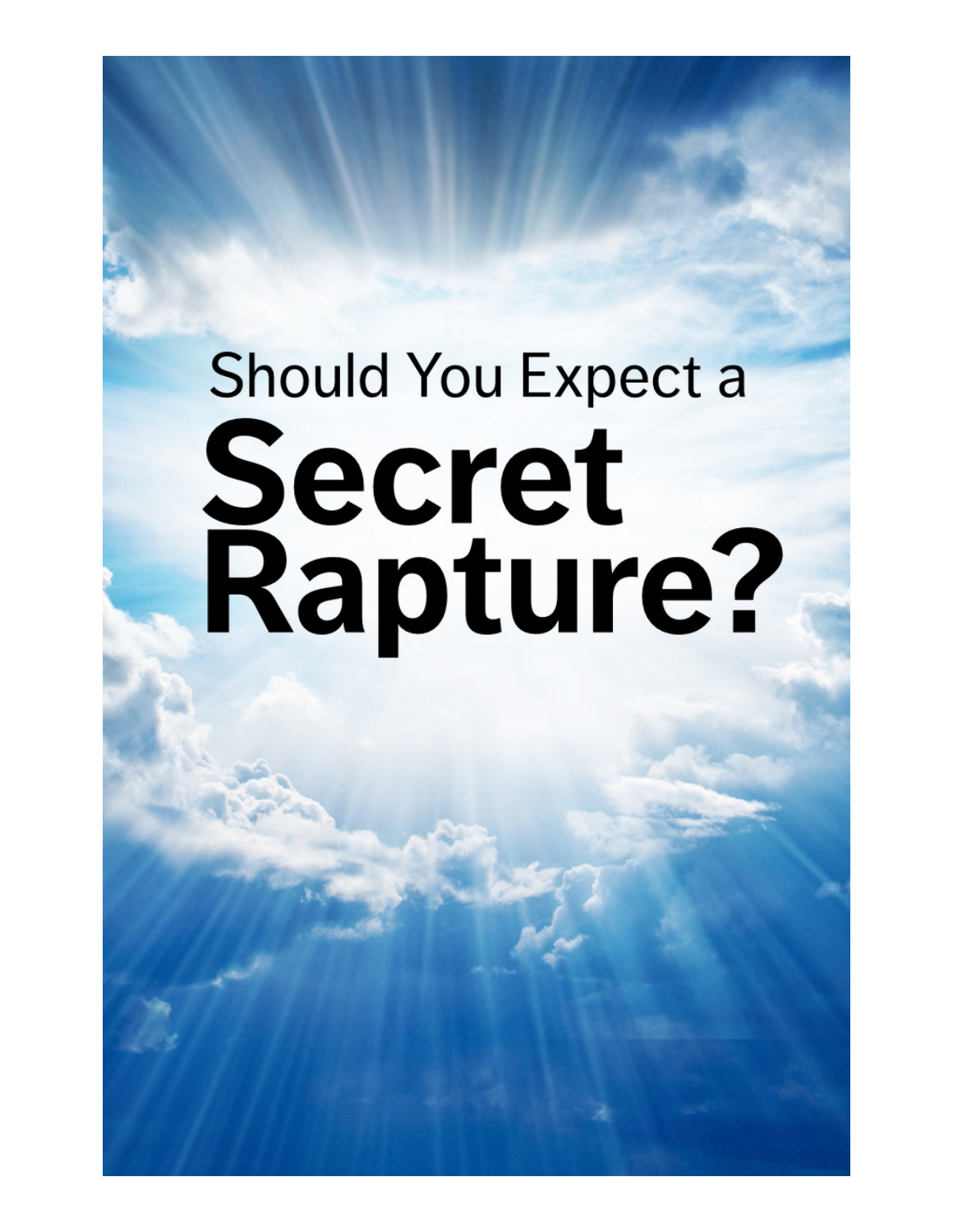**Should You Expect a**

# **Secret Rapture?**

**No question about it—the Bible** *definitely* **teaches that the saints will be "caught up" to meet Christ at His coming! But will this momentous event take place when the King of kings and Lord of lords visibly descends from heaven with power and great glory? Or will it occur several years earlier?**

> © 2000, 2009 The Church of God International Scriptures in this booklet are quoted from the New King James Version unless otherwise noted.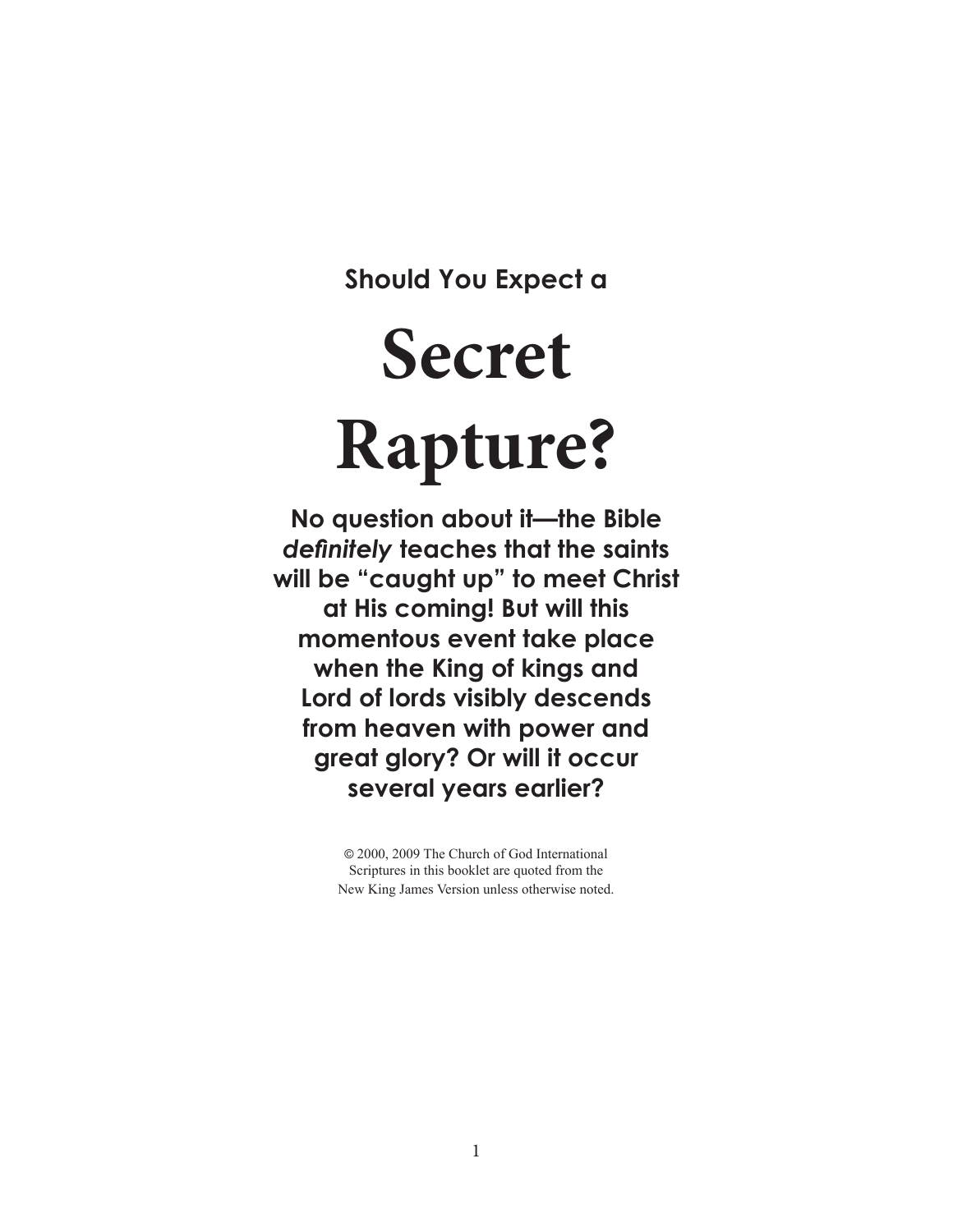**T**he word *rapture* does not appear in the Bible. Nevertheless, words that mean the same thing as "rapture" *are* found in the scriptural text. To be "raptured" is to be "caught up" to meet Christ in the air. The apostle Paul says that when Christ comes for His church, the saints will be *"caught up*…in the clouds lo meet the Lord in the air" (1 Thessalonians 4:17). The Greek term translated "caught up" is *harpazo* and means to "snatch out," "seize," or "catch away." This is precisely the meaning Christian authors and lecturers have in mind when they speak of the rapture.

There can be no question as to *whether* the rapture will take place. The controversy is over *when* it will occur and *what* will happen immediately afterward. The three most debated positions are designated "pretribulationism," "midtribulationism," and "posttribulationism," and refer to the views of those who believe that the saints will rise to meet their Lord *before*  the final tribulation of this age (pretribulationism), those who believe that the saints will rise to meet Christ in the *middle* of the tribulation (midtribulationism), and those who believe that the saints will be caught up to meet the returning Lord at some point *after* the tribulation (posttribulationism).

For the sake of simplicity, w e will reduce these debated views to two categories by combining pretribulation and midtribulation views under the heading of "pretrib," since exponents of both views separate the rapture of the saints and the visible coming of Christ by a considerable amount of "tribulation" time—usually either three-and-a-half or seven years.

Pretrib exponents believe that Christ came to this earth once (as the Suffering Servant of God) and will come twice more, the first time to snatch away the saints and the second time to destroy the Antichrist and establish the millennial kingdom. These two comings will be separated by the end-time tribulation, or reign of the Antichrist. The rapture of the saints—supposedly occurring in the first phase of Christ's two-part coming—is often called the *"secret* rapture," since Christ's coming for the saints is "as a thief in the night" and supposedly accompanied by no sign except the disappearance of the saints.

To support this separation of the rapture of the saints from Christ's coming in glory, pretribulationists often claim that scriptures on the coming of Christ contradict each other if all of them refer to the same event—and since the Bible cannot contradict itself, the seemingly contradictory scriptures on Christ's coming in glory and His coming to gather the saints must refer to two distinct events.

Here is an example of how this dichotomy is established: In the Olivet prophecy, Christ says that "the sign of the Son of Man will appear in heaven, and then all the tribes of the earth will mourn, and will see the Son of Man coming on the clouds of heaven with power and great glory" (Matthew 24:30). Yet, in the same discourse, Christ compares the time of His coming to the "days of Noah," when life went on as usual with "eating and drinking, marrying and giving in marriage, until the day that Noah entered the ark" (verses 37,38), and says that at His coming "two men will be in the field: one will be taken and the other left. Two women will be grinding at the mill: one will be taken and the other left" (verses 40,41).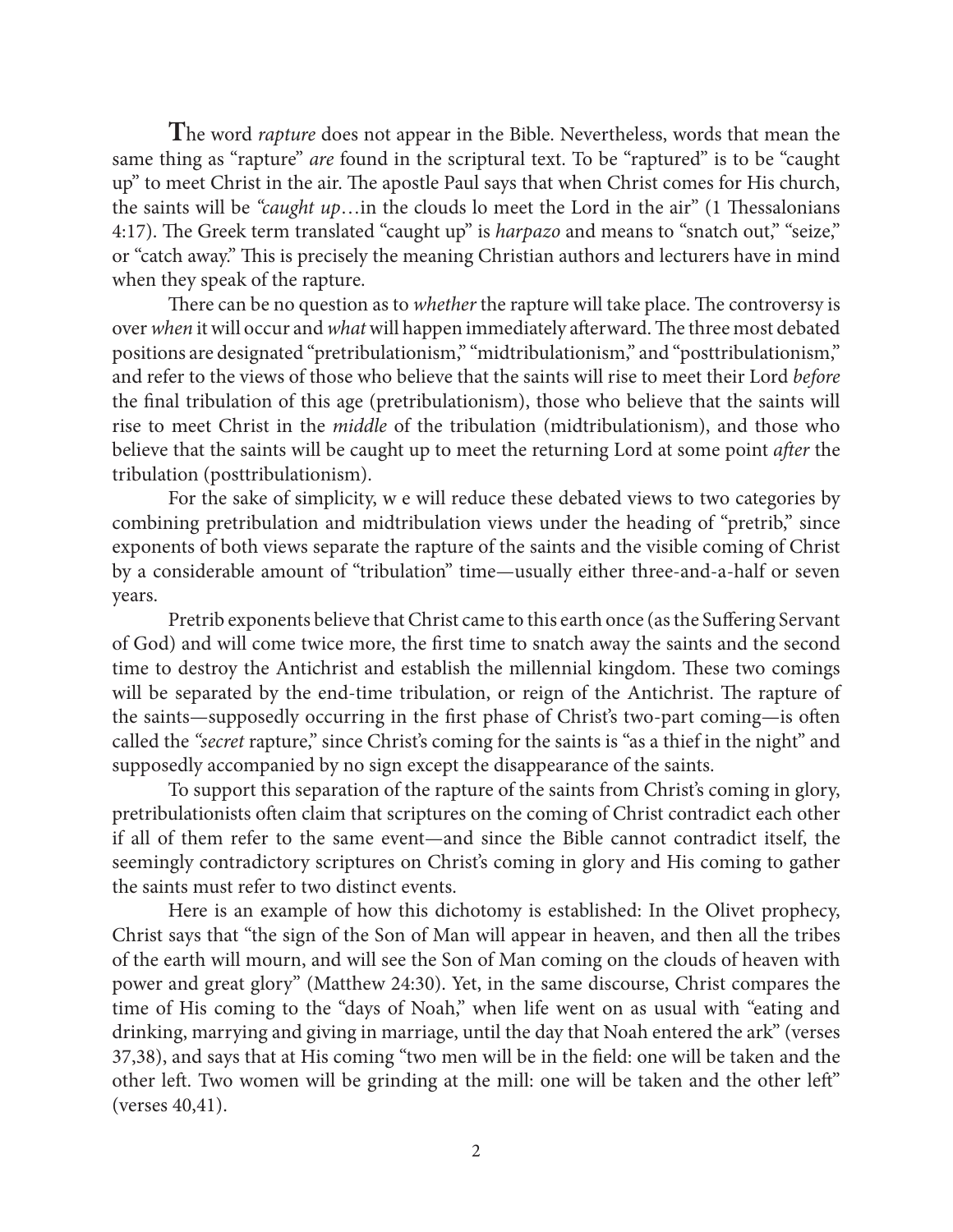Pretrib advocates claim that these two descriptions cannot possibly refer to the same event, for one "coming" takes place during a time when people are engaging in ordinary social and business activities and apparently enjoying the normal pleasures of life, but the other "coming" is preceded by cosmic upheaval (verse 29) and causes the "tribes of the earth" to "mom" as they witness the spectacular return of Christ to this earth.

With this dichotomy, pretribulationists are able to fit other passages on the Second Coming and gathering of the saints onto their prophetic timeline. John 14:3 and 1 Thessalonians 4:17 belong to the "pretrib" section of the chart, while Matthew 24:27 and 2 Thessalonians 2:8 fit that segment of the timeline designated "post-trib." The first of these two interventions is to rapture the church; the second is to rescue Israel from the terrible reign of the Antichrist and establish the millennial kingdom upon this earth.

But do these events—the catching up of the saints and destruction of the Antichrist require two distinct comings?

# **One Coming or Two?**

While the end-time tribulation will undoubtedly affect the world in general, it will not affect every nation equally. Both Old and New Testament prophecies indicate that the brunt of the tribulation will be felt in Judea. Before intervening to rescue a righteous "remnant of the people," God "will make Jerusalem a cup of drunkenness to all the surrounding peoples, when they lay siege against Judah and Jerusalem" (Zechariah 12:2; 14:2). The book of Revelation tells us that the gentiles "will tread the holy city [Jerusalem] underfoot for fortytwo months" (Revelation 11:2). The "great tribulation" of which Jesus spoke in the Olivet prophecy pertains particularly to "those who are in Judah" (Matthew 24:16,21), though its effects are not restricted to that area.

The days of Noah were days of widespread wickedness, a time when "the thoughts of [man's] head was only evil continually" (Genesis 6:5), and when the earth was "corrupt before God" and "filled with violence" (verses 11,13). Because man's wickedness was so great, God determined that He would "destroy from under heaven all flesh in which is the breath of life" except Noah and his family (verses 17:18). Yet, interestingly, the horrendous violence and corruption that characterized the days of Noah did not prevent the construction of the ark. Jesus ells us that the day-to-day affairs of life—eating, drinking, marrying, and so forth—continued right up to the day Noah entered the ark.

The point is that the day-to-day affairs of life can coexist with widespread corruption. In other words, life goes on even in the midst of tribulation. We need not assume that the "coming" of Matthew 24:30 occurs at a time different from the "coming" of Matthew 24:36- 44.

Notice the order of events described in this section of the Olivet prophecy:

1) Spectacular heavenly signs immediately follow "the tribulation of those days" (verse 29).

2) The "sign of the Son of Man" appears; the nations mourn; and Christ is seen "coming on the clouds of heaven with power and great glory" (verse 30).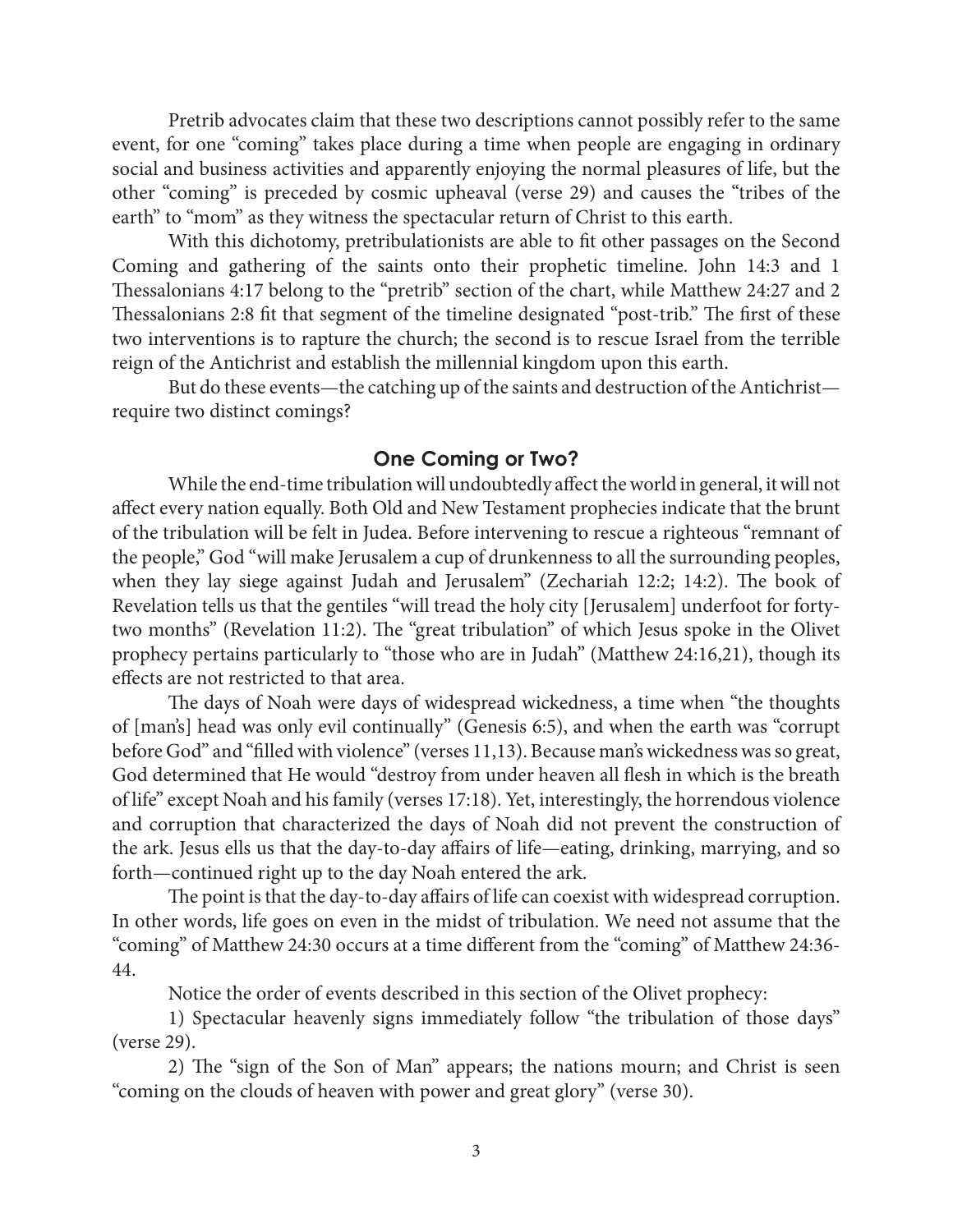3) Christ sends His angels to gather His elect (verse 31).

Next, Christ tells His followers that "these things"—the things He just spoke of: heavenly signs, the sign of the Son of Man, and His appearance in the clouds of heaven will signal the end. "When you see these things," He says, "know that it is near—at the very doors!" (verse 33). What is the "it" that is near when "these things" begin to occur? Luke's parallel account reads, "Now when these things begin to happen, look up and lift up your heads, because *your redemption* draws near" (Luke 21:28); and, "…when you see these things happening, know that *the kingdom of God* is near" (Luke 21:28,31). Both the redemption of the saints and the establishment of the Kingdom of God are imminent when "these things"—the heavenly signs, sign of the Son of Man in heaven, and actual appearance of Christ in the sky—begin happening.

Then, Christ speaks of "that day and hour." Which day and hour? Obviously, the "day and hour" He has been talking about—the day and hour in which He is *seen* coming on the clouds of heaven! "But of that day and hour," Christ says, "no one knows, not even the angels of heaven, but My Father only" (verse 36), Because the day of Christ's coming is unknown to all but the Father, Christ urges His followers to "Watch" (verse 42), which means to always "be ready" (verse 44), to abide continually—faithfully, without wavering in a state of preparedness. It means to avoid allowing ourselves to become "weighted down with carousing, drunkenness, and the cares of this life" (Luke 21:34). (It does *not* mean to search news sources in order to gather headlines and reports that seem to fit prophesied events! Such an interpretation of Christ's exhortation to watchfulness is a *corruption* of the plain and simple meaning of the text.)

Now, if the "day and hour" of verse 36 refers to the time of the "coming" Jesus has just described (verse 30)—and it obviously does!—then the "coming of the Son of Man" described in verses 37 through 44 is the *same* "coming." Christ comes only *once* in the end of the age. He comes to gather His saints *arid* destroy the Antichrist—and it all occurs *"after*  the tribulation of those days" and the shaking of the "powers of heaven."

To keep their prophetic timeline intact, pretrib exponents must place the "coming" described later in the text *before* the "coming" described earlier. Also, if their theory is correct then the gathering of the elect (verse 31) cannot refer to the resurrection and transformation of the saints from all past ages—the pretrib theory has that event occurring several years earlier—but must refer to the gathering of a separate class of believers (called "tribulation saints" by pretrib exponents) at the time of Christ's visible coming.

As we should be able to see, making the pretrib rapture theory fit the Olivet prophecy is comparable to rearranging a jigsaw puzzle—it can't be done without seriously distorting the pieces. It requires making one coming into two, reversing the order of the text, separating the "elect" from the church of history, and assuming that the tribulation and the ordinary pleasures and activities of life cannot exist at the same time on the same planet.

# **The Church and the Antichrist**

As explained above, the pretrib scheme separates Christ's coming for His church from His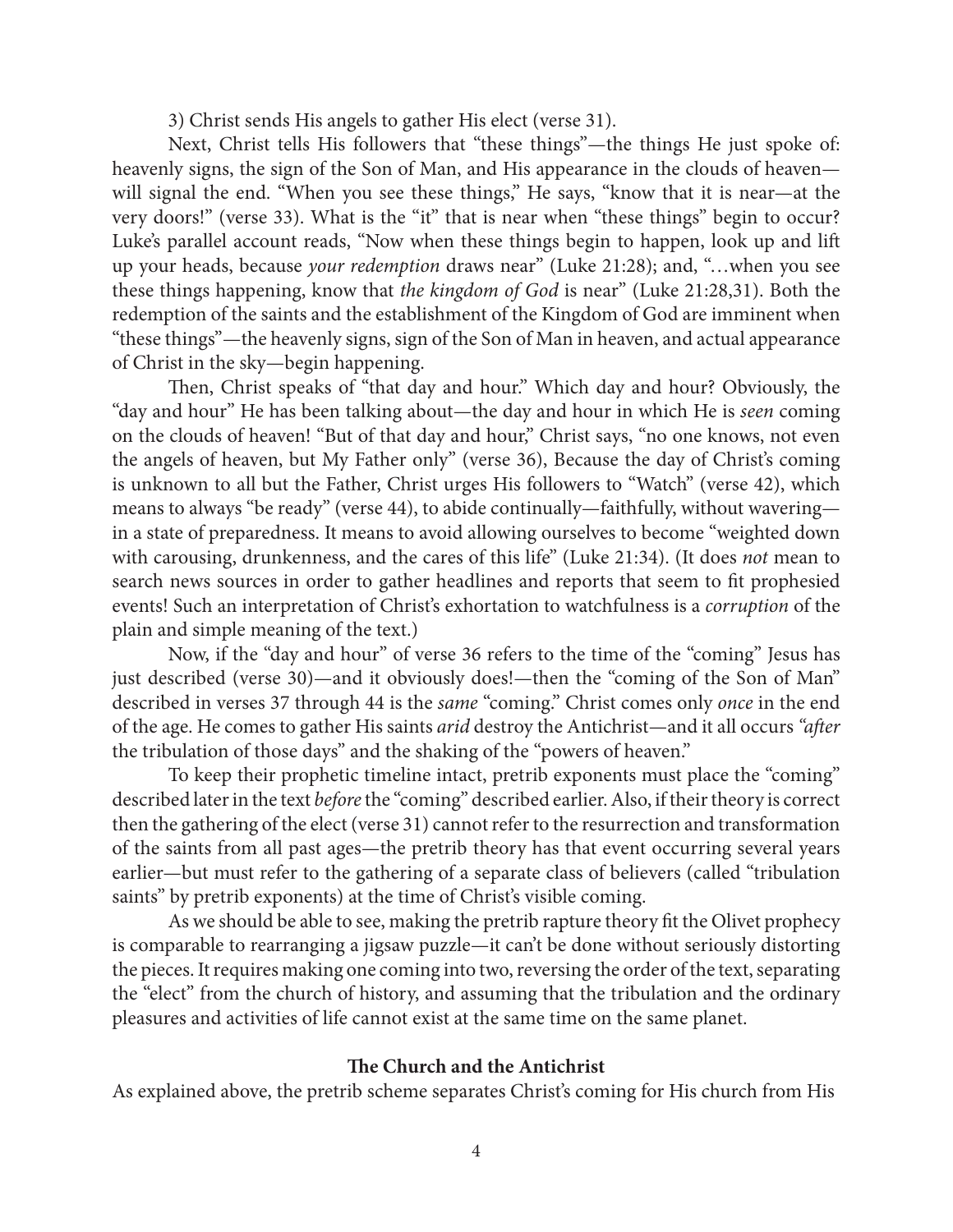visible coming in great power and glory. Pretrib exponents say that Paul wrote of both comings in his epistles to the Thessalonians. Notice the first one:

> *For if we believe that Jesus died and rose again, even so God will bring with Him those, who sleep in Jesus. For this we say to you by the word of the Lord, that we who are alive and remain until the COMING OF THE LORD will by no means precede those who are asleep. FOR THE LORD HIMSELF WILL DESCEND FROM HEAVEN with a shout, with the voice of an archangel, and with the trumpet of God. And the dead in Christ will rise first. Then we who are alive and remain shall be caught up together with them in the clouds to meet the Lord in the air: And thus we shall always be with the Lord* (1 Thessalonians 4:13-17).

Pretribulationists point out that this passage does not say that Christ and the believers who meet Him in the air will descend to the earth the same day (or same general time) the meeting takes place. This is true, but—note this well—neither does the passage say that Christ will return to heaven after gathering His saints. Standing alone, the passage neither proves nor disproves the "secret rapture." However, the description of Christ descending with a shout and a trumpet blast casts doubt on the notion that Paul envisioned a "secret" rapture.

Now, notice the second passage on the coming of the Lord:

*Now, brethren, concerning the corning of our Lord Jesus Christ and our gathering together to Him, we ask you, not to be soon shaken in mind or troubled, either by spirit or by word or by letter, as if from us, as though the day of Christ had come. Let no one deceive you by any means; for that Day will not come unless the falling away comes first, and the man of sin is revealed, the son of perdition, who opposes and exalts himself above all that is called God or that is worshiped, so that he sits as God in the temple of God, showing himself that he is God. Do you not remember that when I was still with you I told you these things? And now you know what is restraining, that he may be revealed in his own time. For the mystery of lawlessness is already at work; only He who now restrains will do so until He is taken out of the way. And then the lawless one will be revealed, whom the Lord will consume with the breath of His mouth and destroy with the BRIGHTNESS OF HIS COMING* (2 Thessalonians 2:1-8).

This text, pretribulationists claim, pertains to the *visible* coming of Christ, not to His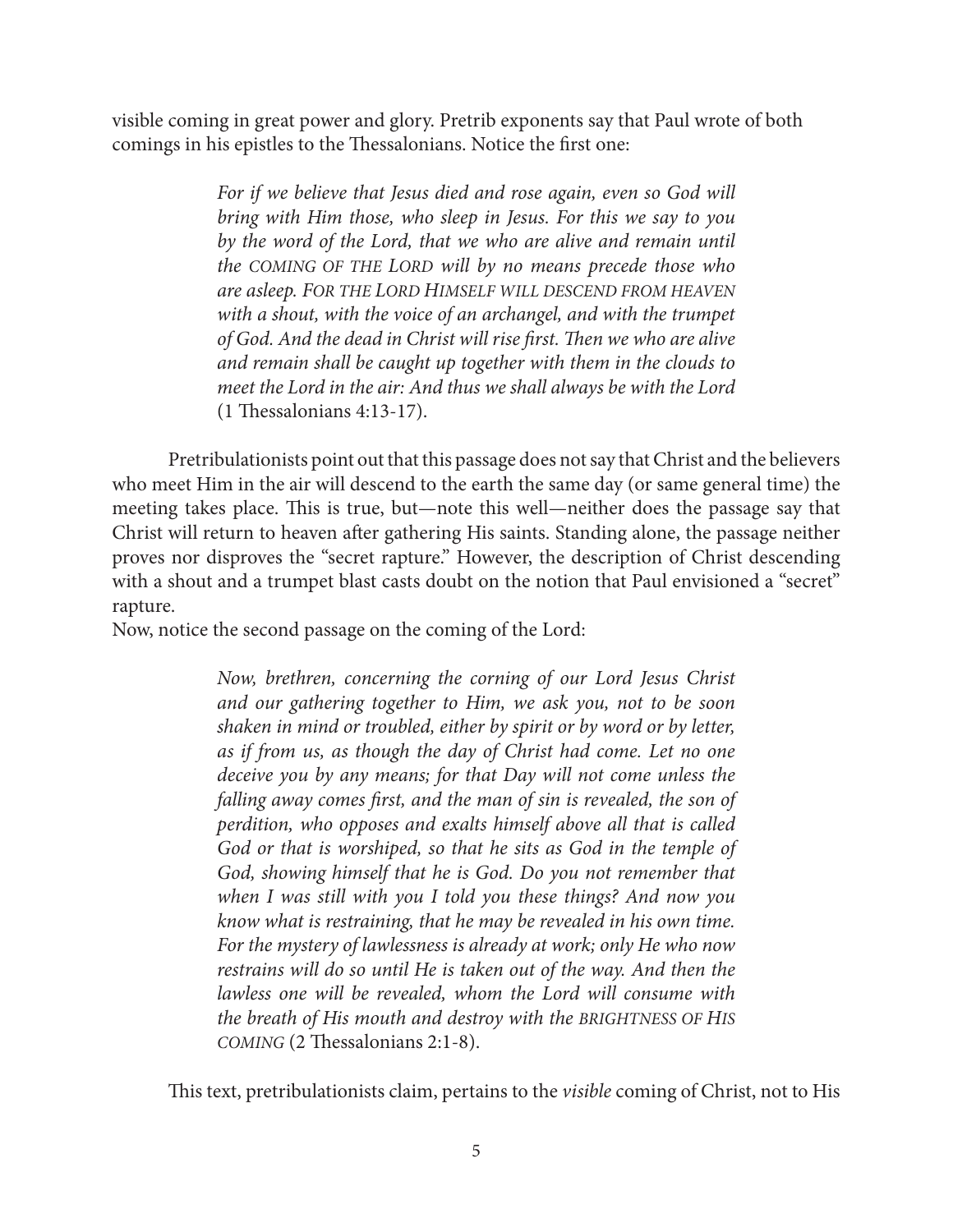coming for the church. The "mystery of lawlessness" is presently being restrained, but when the restrainer is "taken out of the way" the "man of sin"—the Antichrist—is revealed. Christ destroys Him at His coming.

But is this "coming" separate from the "coming" Paul describes to the same church in his previous epistle? We need not guess at the answer; Paul's own understanding of the coming of the I Lord is plainly revealed in this same epistle.

Paul assures the troubled believers of Thessalonica that God will give them rest "when the Lord Jesus is revealed from heaven with His mighty angels" (2 Thessalonians 1:7). Surely this must be referring to Christ's coming for His church, for the text tells us that God will give the saints rest at that time—and the believers needing relief (or rest) from their troubles are not "tribulation saints" only, They include the Thessalonian believers as well as Paul himself: God will "give *you* [Thessalonian believers] who are troubled rest *with us* [Paul, Silvanus, and Timothy—verse 1] when the Lord Jesus is revealed from heaven…"

If the saints enjoy the bliss of heaven for seven (or three and one-half) years before this coming occurs, then Paul's assurances of a promised rest from their troubles is pointless. So this coming is definitely the time when Christ will gather all His saints.

But we have not read the entire passage! Let's read verse 7 again, but this time let's include surrounding verses:

> *[I]t is a righteous thing with God to repay with tribulation those Who trouble you, and to give you who are troubled rest with us when the Lord Jesus is revealed from heaven with His mighty angels, in flaming fire TAKING VENGEANCE on those who do not know God, and on those who do not obey the gospel of our Lord Jesus Christ. These shall be PUNISHED WITH EVERLASTING DESTRUCTION FROM THE PRESENCE OF THE LORD and front the glory of His power; WHEN HE COMES, in that Day, TO BE GLORIFIED in His saints and to be admired among all those who believe, because our testimony among you was believed* (2 Thessalonians 1:6-10).

This passage alone should settle the matter completely! This coming of the Lord is the coming described in 1 Thessalonians 4:15-17, which speaks of the saints rising to meet the descending Lord. It is also the coming described in 2 Thessalonians 2:8, which speaks of the destruction of the Antichrist. It is THE Second Coming of Jesus Christ! There is no "third coming" or "phase two" of the Second Coming.

#### **The Restrainer of Lawlessness**

Pretribulationists have been known to seek support for a pretrib rapture in obscure scriptures. One such scripture is 2 Thessalonians 2:6,7 (quoted above). Pretrib advocates say that the restrainer of lawlessness is the Holy Spirit, who will continue to restrain "until He is taken out of the way." The argument goes like this: Since the Holy Spirit indwells the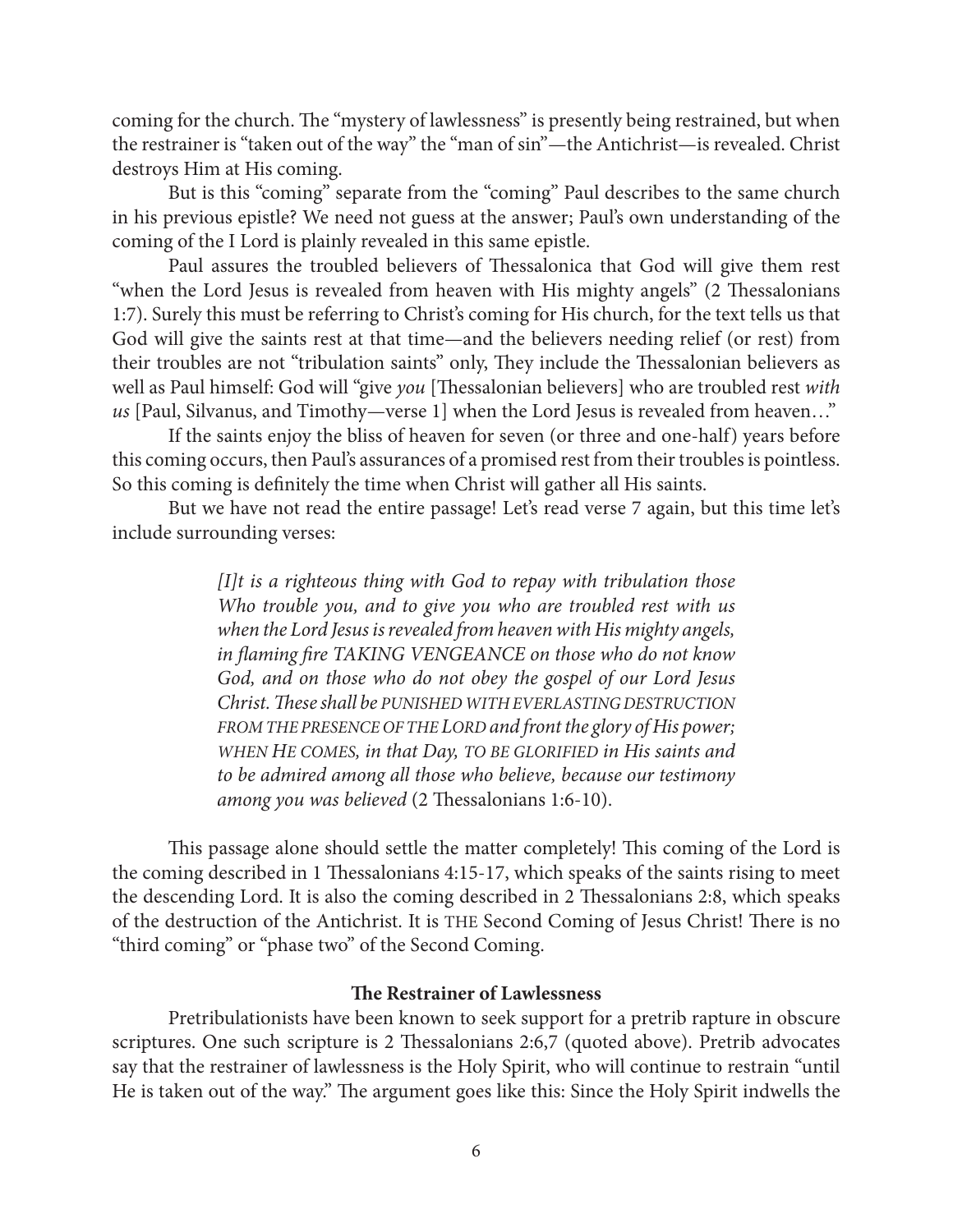church, His restraining influence is present only as long as the church is present. But once the church is removed, the Spirit's special presence is also removed. He has been "taken out of the way," and no longer restrains lawlessness through His earthly agency, the church.

Here, then, is another piece of evidence for a pretrib rapture—or so we are told. But in order to use this argument in favor of a pretrib rapture, it is necessary to reshape some important pieces to make them fit the prophetic jigsaw puzzle.

Pretrib exponents have to conclude that the Holy Spirit is not with the 144,000, who will become believers during the tribulation, in the same special way He was with the church. Yet, the Bible tells us that the 144,000 are the "servants of our God" (Revelation 7:3), and are "sealed [with the "seal of the living God"] on their foreheads" (verses 2,3). Many commentators link this sealing for protection with the reception of the Holy Spirit, pointing out that believers are *"sealed* with the Holy Spirit of promise" (Ephesians 1:13), and *"sealed* for the day of redemption" by the Spirit (Ephesians 4:30), If the 144,000 are believers indwelt by the Holy Spirit, then how is it that the Spirit's influence as the restrainer of lawlessness has been taken away? The only way pretribulationists can answer is by saying that the 144,000 do not have the Spirit in the special way the church had it.

This doesn't fit the biblical description of this group. In fact, it doesn't even fit the description offered by many pretrib exponents. At least one well-known pretribulationist says this group is like " 144,000 Jewish Billy Grahams."

And what of the two witnesses? Do they not have the Holy Spirit in the same special way the church had it? God works powerfully through them, giving them power to perform spell-binding miracles similar to the miracles that occurred under the ministries of Moses and Elijah (Revelation 11:5,6). When they are killed, "those from the peoples, tribes, tongues, and nations will see their dead bodies three-and-a-half days….And those who dwell on the earth will rejoice over them, make merry, and send gifts to one another, because these two prophets tormented those who dwell on the earth" (verses 9,10).

There is hardly a lack of evidence for the Spirit's special presence in the ministry of the two witnesses; and the widespread knowledge of them and rejoicing over their deaths indicates that their influence is not restricted to some remote corner of the world. If the two witnesses and the 144,000 do little or nothing to restrain the mystery of lawlessness, it is hard to see how the church's presence on the earth would prevent or even hinder the reign of the Antichrist.

Paul always speaks plainly of the Holy Spirit, so it is not likely that he had the Holy Spirit in mind when he spoke of the restrainer of lawlessness.

What, then, is the restrainer of lawlessness? We cannot be certain, but Paul is possibly speaking of the Roman government, which acted as a restrainer of lawlessness until ungodly emperors abandoned the principles of sound government and began persecuting the righteous. Paul says that legitimate governing authorities are from God, that the ruler who is "not a terror to good works, but to evil" is "God's minister to you for good" (Romans 13:1-4). Caesar, as long as his government was for the common good, served as a restrainer of lawlessness. When the ruler abandoned the principles of good government and permitted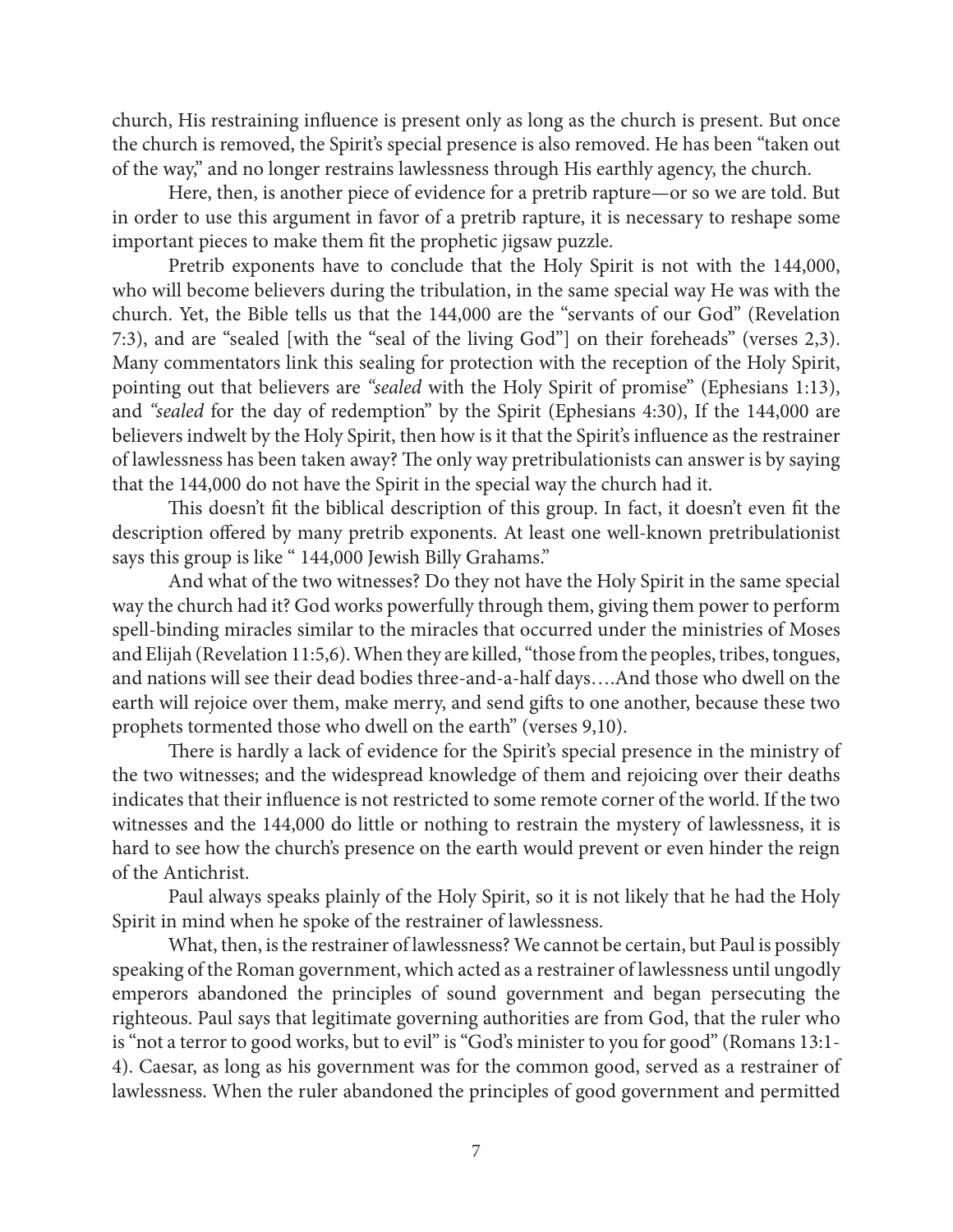the oppression of godly men and women, he became an antichrist and his government became a corrupt, demonic system.

In principle, the same applies to any government. To a great extent, many governments in today's world restrain lawlessness by punishing criminals and establishing checks and balances to prevent tyranny. When the restraining powers are removed, the lawless run amok, terrorizing society and bringing to ruin the last vestiges of liberty. This is the situation that will result in the revealing of the "lawless one" (2 Thessalonians 2:8), or Antichrist.

This view of the restrainer of lawlessness seems more plausible than the interpretation that identifies the restrainer as the Holy Spirit. Again, we find no real support for a pretrib rapture.

#### **Revelation and the Rapture**

Pretribulationists are fond of pointing out that the church is merrtioned nineteen times in the first three chapters of Revelation, but is not mentioned at all in the fourth through twenty-first chapters. This, they claim, suggests that the church is not on the earth during the turbulent times described in the largest portion of the book.

One of the problems of this view is that the book of Revelation makes repeated references to the "saints" who are on earth throughout the tribulation. The saints are those "who keep the commandments of God and have the testimony of Jesus" (Revelation 12:17; cf. 14:12; 19:10). They are obviously Christians—committed believers, members of the true church-who find themselves at odds with the Antichrist (see Revelation 13:7-10).

To prevent such details from interfering with their prophetic timetable, pretribulationists create a distinction between the church and the saints. The saints of the book of Revelation, they claim, are the "tribulation saints"—those who repent and turn to Christ in faith *after* the church has been snatched out in the rapture. They become believers *after* the close of the dispensation known as the "church age."

The proof? There is none, just *inferences* based on preconceived ideas. If the preconceived ideas are wrong, then the inferences are wrong as well.

Here are some examples of such inferences:

1) After John receives the messages to the seven churches (Revelation 2-3), he is taken to heaven in vision. The seven churches symbolize the "church age," which from the pretrib point of view ends just before the tribulation begins. John's visionary ascension symbolizes the rapture of the church at the conclusion of the church age.

2) Many commentators understand Revelation 1:19 as the outline for the entire book. The "things which you have seen" are the things John had seen in his vision of Christ (verses 9-18); the "things which are" concern the seven churches (chapters 2-3); the "things which will take place after this" refer to future events. Since there is no mention of the "church" or "churches" in any of the descriptions of the tribulation, which belongs to the category of "things which will take place after this," the church must have been "caught up" before the tribulation began.

3) God promises to keep the faithful believers of the Philadelphia church "from the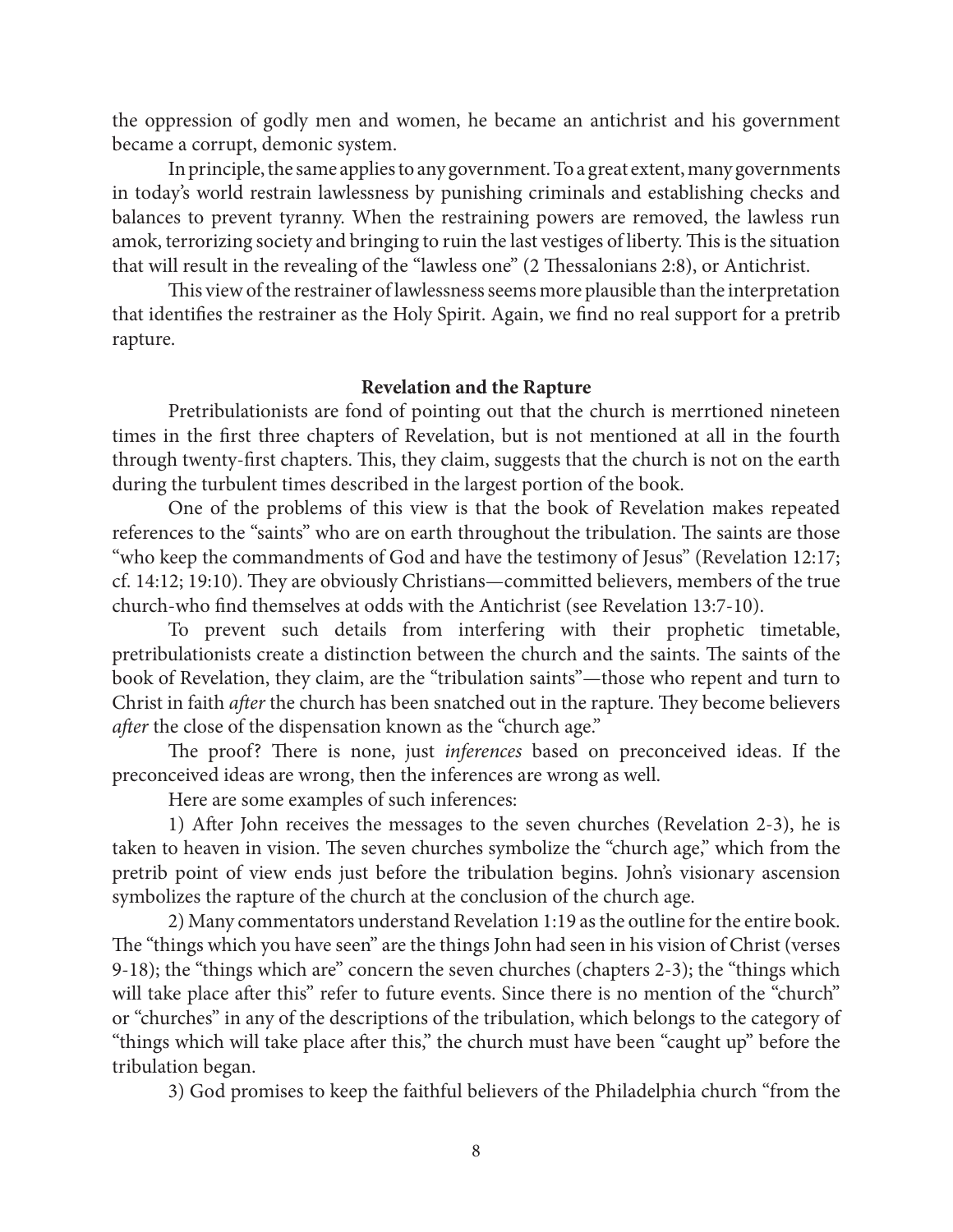hour of trial which shall come upon the whole world, to test those who dwell on the earth" (Revelation 3:10). This suggests that the pretrib saints (represented by the Philadelphia church) will not be on the earth when the "hour of trial" occurs.

4) The catching-up of the church will involve both the resurrection of the dead saints and transformation of the living (1 Thessalonians 4:16,17), while the resurrection described in Revelation 20:4,5 involves only those who "had been beheaded for their witness to Jesus and for the word of God, who had not worshiped the beast or his image" (Revelation 20:4,5). Therefore the catching-up of the church and the raising of these martyrs must be two separate events, the latter occurring after the visible coming of Christ (described in chapter 19) and involving only the "tribulation saints." The two events are two phases of the "first resurrection."

Remember, these are *inferences;* they have been *read into* the text. If the secret rapture cannot be proven true from other scriptural texts, the book of Revelation offers no real support for the theory. Without pretrib assumptions guiding a person's study of Revelation, it is extremely unlikely that he would understand the persecuted and martyred saints as separate from the church of history and the present. He would not think of John's visionary experience of heaven as a symbol of a secret rapture; nor would divide the first resurrection into two phases.

Pretribulationists should carefully consider the following responses to the above arguments. (These responses correspond to the order of the four arguments above.)

#### **John's Visionary Ascension**

1) All of John's visions of things to come do not occur while he is "in the Spirit" before the heavenly throne. At times he is on earth; at other times he is in heaven. In one vision he sees a "mighty angel *coming down from* heaven" (Revelation 10:1), and hears "a voice *from* heaven" (verse 4). The angel stands with "his right foot *on the sea* and his left foot *on the land"* (verse 2), and the voice *"from* heaven" tells John to "take the little book which is open in the hand of the angel who stands on the sea and on the earth" (verse 8). John is obviously on the earth when he sees the angel come down.

Then, John is told to "measure the temple of God, the altar, and those who worship there" (Revelation 11:1). This is not a heavenly temple and altar, for John is told to "leave out the court which is outside the temple…or it *has been given to the Gentiles.* And they will tread the holy city underfoot for forty-two months" (verse 2). Again we find John on the earth.

If John's visionary translation to the throne room of heaven prefigures a pretrib rapture of the saints, what do his reappearances on the earth mean? These shifts from earth to heaven and back again dissolve the link between John's visionary ascension and the socalled "secret rapture."

#### **The Church and the Tribulation**

2) There is no question that the "things which must take place after this" are future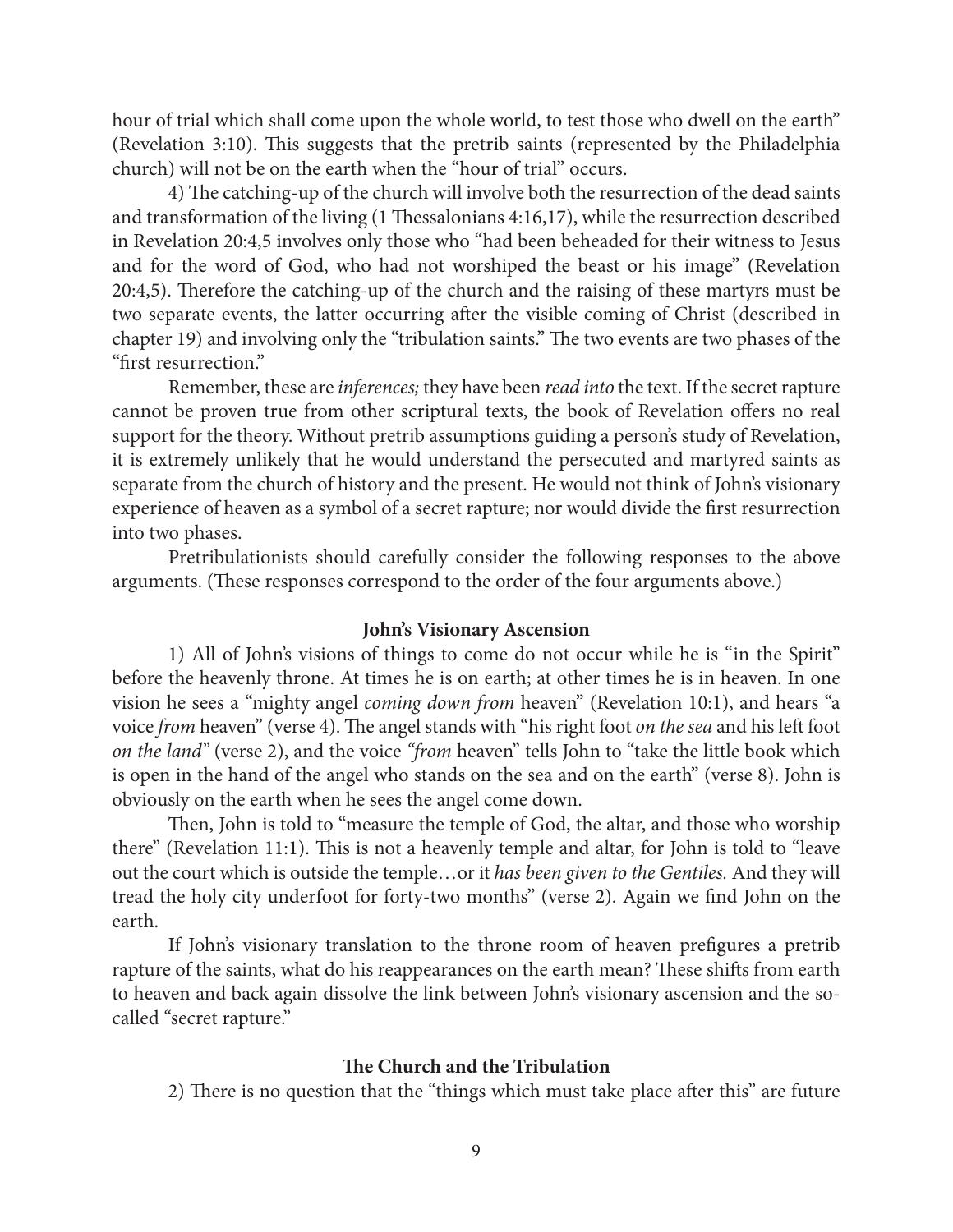to the time John was told of them, and the "things which are" relate to the seven churches of Asia. However, it is important to understand that the "after this" events do not pertain exclusively to the final tribulation of the close of the age. During John's day and afterward, the seven-headed "beast" of Revelation 13 existed as the Roman Empire and its succession of emperors, who persecuted and killed Christians. The two-horned "beast" from the land was the pagan priesthood that promoted allegiance to Rome through worship of the emperor. Both these systems existed in history and will emerge again in the time of the end.

There can be no doubt that the first readers of the book of Revelation immediately recognized "MYSTERY, BABYLON THE GREAT" as imperial Rome, "that great city which reigns over the kings of the earth" (Revelation 17:5,18). The "Babylonian" system will manifest itself once again in the end-time.

The historical manifestations of these demonic systems should tell us something about their reemergence in the future. The fact is, Christians-Spirit-filled members of the true church—were *severely persecuted* by the historical "beast." They were the "saints" of that period, and they certainly understood the call for patience and faith as an exhortation for them (Revelation 13:10). Why, then, would anyone think that the present church is distinct from the saints who are persecuted by the final manifestation of the beast?

The fact that the words *church* and *churches* do not appear after chapter three until near the end of the book is completely irrelevant. A church is simply an assembly of saints and they are mentioned throughout the book of Revelation.

#### **The Philadelphia Church**

3) The seven churches of Asia were literal churches, but the messages sent to them are not only for them, but are for the church universal. This is evident in the universality of the message as suggested in the repeated exhortation, "He who has an ear, let him hear what the Spirit says to the churches" (Revelation 2:7,11,17,29; 3:6,13,22). The messages to the churches are for *anyone* who is willing to hear. It is not surprising, then, that the letters include references to a time far beyond that of the original readers. One such reference is found in The letter to the Philadelphian church: "Because you have kept My command to persevere," Christ says, "I also will keep you from the hour of trial which shall come upon the whole world, to test those who dwell on the earth" (Revelation 3:10).

What is this "hour of trial"? Most pretribulationists claim that it is the tribulation, which begins with the appearance of the Antichrist. The church is supposed to be snatched out of the world—thus kept from the hour of trial—just before the Antichrist 1 appears and the tribulation begins. The arrival of the Antichrist I occurs at the opening of the first seal (Revelation 6:1,2).

One problem with this scenario is the expansion of the "hour of trial" to include the entire tribulation period, By comparing Matthew's account of the Olivet prophecy with the order of events (represented by the opening of the seven seals) in the book of Revelation, we will see strong evidence that the hour of trial does not take in the whole of the tribulation.

In Matthew 24, Jesus speaks of "tribulation" upon the saints (verse 9), the "abomination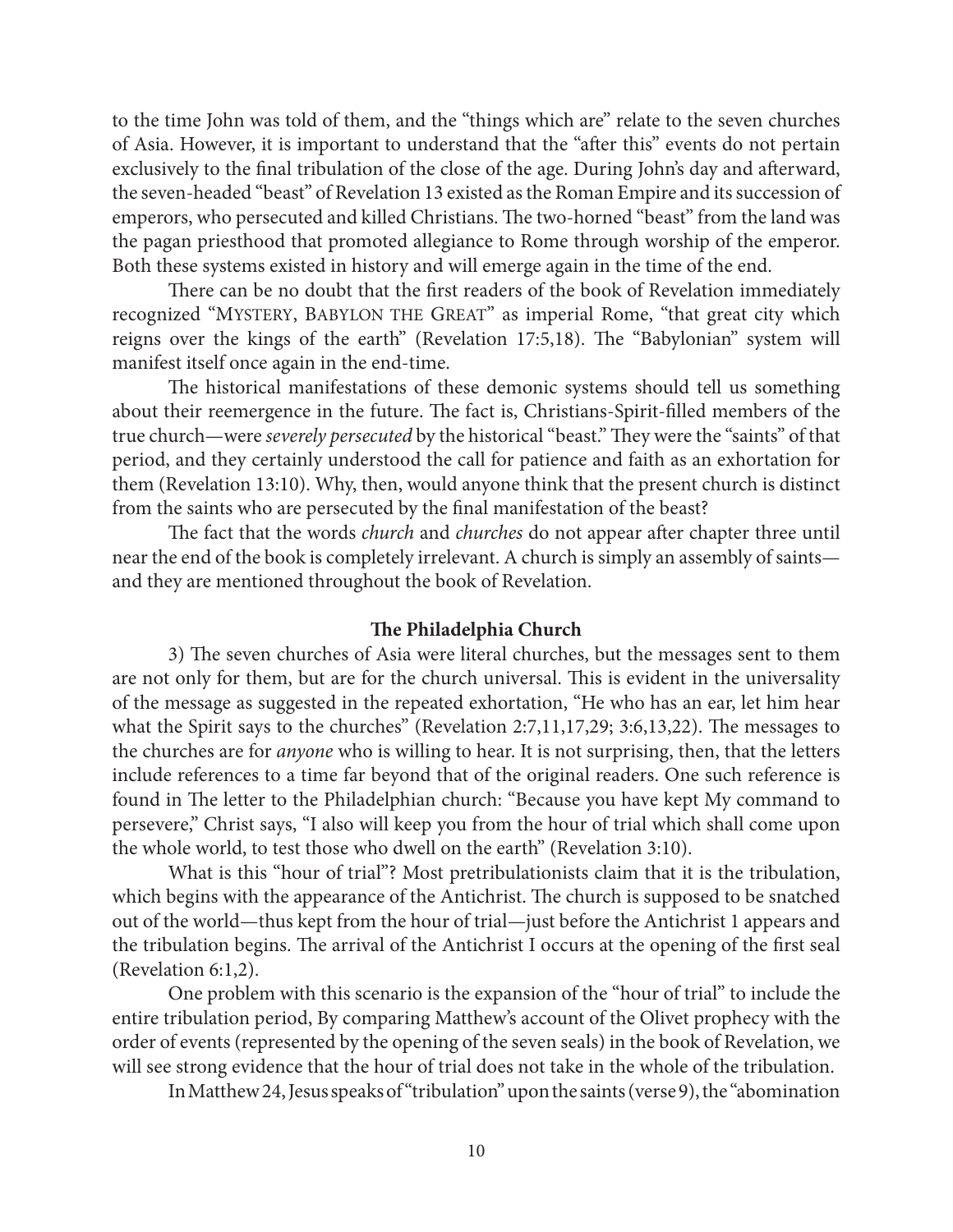of desolation…standing in the holy place" (verse 15), and "great tribulation" upon Jerusalem (verses 16-22). Notice what He then says about the order of events leading up to His return:

> *Immediately AFTER the tribulation of those days the sun* will *be darkened, and the moon will not give its light; the stars will fall from heaven, and the powers of the heavens will be shaken. THEN the sign of the Son of Man will appear in heaven, and THEN all the tribes of the earth will mourn, and the)) will see the Son of Man coming on the clouds of heaven with power and great glory*  (Matthew 24:29,30).

Luke's account provides some additional details:

*And there will be signs in the sun, in the moon, and in the stars; and on the earth distress of nations, with perplexity, the sea and the waves roaring; men's hearts failing them from fear and the expectation of those things which are coming on the earth, for the powers of the heavens will be shaken. Then they will see the Son of Man coming in a cloud with power and great glory* (Luke 21:25- 27).

In Mark's account, as in Matthew's, the heavenly signs occur "in those days, *after*  that tribulation" (Mark 13:24). Notice the order of events: *First,* tribulation and martyrdom. *Then*, the heavenly signs appear, *Then,* because of the heavenly signs and what immediately follows, "the tribes of the earth mourn" and men's hearts fail "from fear and the expectation of those thing which are coming on the earth." It is *these* events—the heavenly signs, sign of the Son of Man in heaven, and accompanying fear, mourning, and distress—that are closely associated with the Second Coming of Jesus Christ, These are things that *God* brings upon the earth. The tribulation is brought about by *men,* under Satan's influence, hating each other and warring with one another. God permits it, and even intervenes to cut it short, but is not the direct cause of it.

This order of events perfectly fits the events described in the book of Revelation. The "fifth seal" represents the martyrdom of saints during the reign of the Antichrist (Revelation 6:9-11; cf. 13:7-10), a time of great tribulation. The "sixth seal" represents the heavenly signs. Let's notice the description, comparing it with the passages quoted above:

> *I looked when He opened the sixth seal, and behold, there was a great earthquake; and the sun became black as sackcloth of hair; and the moon became like blood. And the stars of heaven fell to the earth, as a fig tree drops its late figs when it is shaken by a mighty wind. Then the sky receded as a scroll when it is rolled up, and every*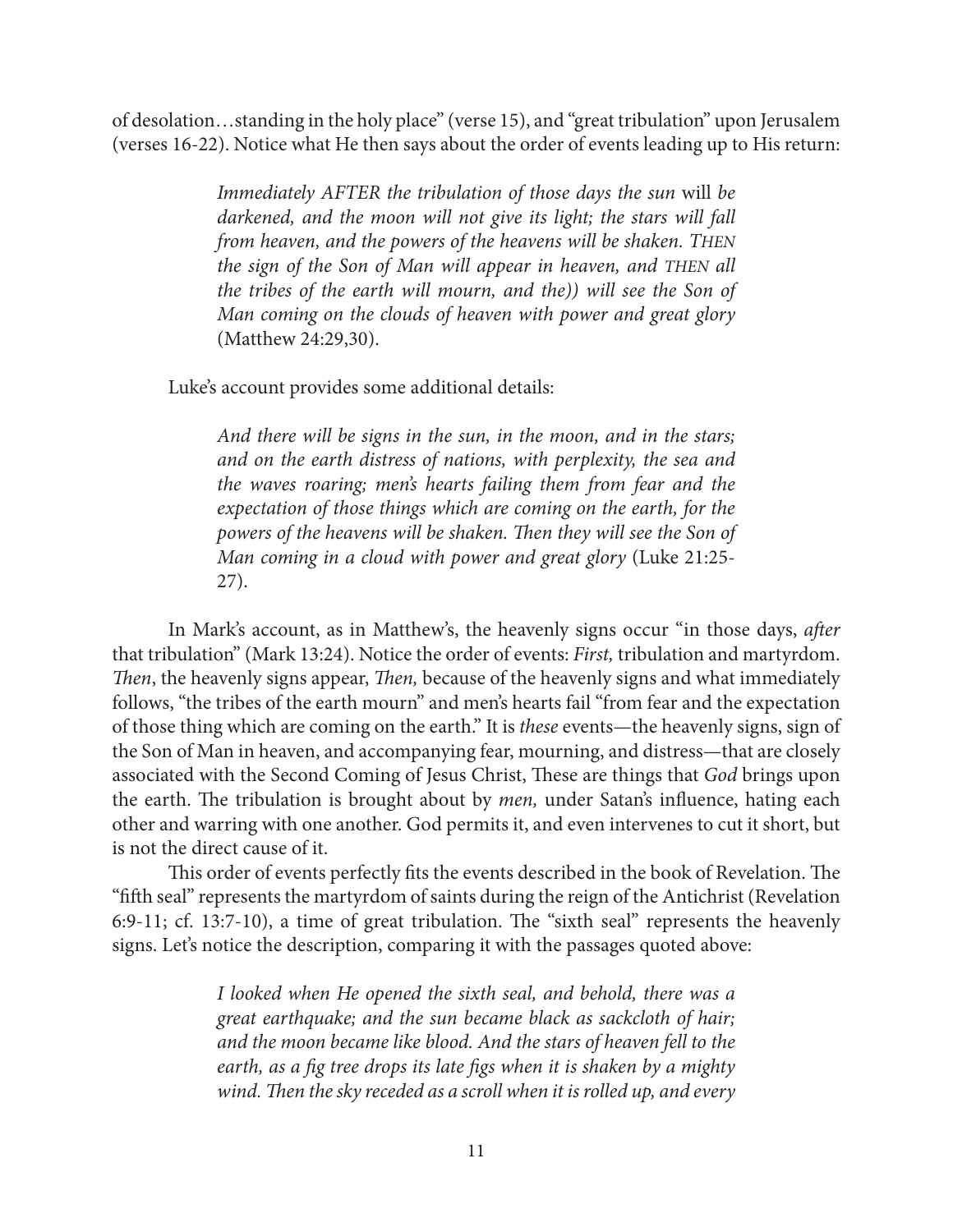*mountain and island was moved out of its place. And the kings of the earth, the great men, the commanders, the mighty men, every slave and every free man, kid themselves in the caves and in the rocks of the mountains, and said to the mountains and rocks, "Fall on us and hide us from the face of Him who sits on the throne and from the WRATH OF THE LAMB! For the GREAT DAY OF HIS WRATH HAS COME, and who is able to stand?"* (Revelation 6:12-17).

Notice that the great heavenly signs *precede* and *introduce* the "great day of His wrath"! Fear befalls kings, great and mighty men, commanders, slaves, and free men—the *whole world!* Truly, *this* is the "hour of trial which shall come upon the *whole world,* to test those who dwell on the earth" (Revelation 3:10),

But it occurs "*after* the tribulation of those days" (Matthew 24:29), The tribulation that precedes the great day of God's wrath is *not* the hour of trial! It is then—during the day of God's wrath—that the saints will be protected, Hated by the world, they suffer persecution and martyrdom up to that time; but they are protected—kept from the hour of trial—in the day God pours out His wrath upon the ungodly.

Notice that immediately after the heavenly signs (sixth seal) but before the great day of God's wrath (seventh seal), 144,000 "of all the tribes of the children of Israel" are "sealed," or marked for protection (Revelation 7:1-4; cf. 9:4). In other words, they are kept "from the hour of trial" that is coming "upon the whole world."

After John *hears* the number of those sealed, he *sees* a "great multitude which no one could number, of all nations, tribes, peoples, and tongues" (verse 9). This follows John's pattern of *hearing* and then *seeing.* John *heard* a loud voice and turned to *see* the Source of the voice (Revelation 1:10,12). As the seals were opened, John *heard* one of the "living creatures" call his attention to the event and then looked to *see* the event (Revelation 6:1,2,5,7,8). He *heard* the number of an army of horsemen and then *saw* the horses and their riders (Revelation 9:16,17), Similarly, John *heard* the number of Israelites to be sealed and then *saw* an innumerable multitude from all the nations. It is conceivable that John turned to see the group whose number he had just heard; but since the first is from the tribes of Israel and the second is from all nations, it is more probable that the innumerable multitude *includes* the 144,000 Israelites, but are not restricted to them.

These saints are "before the throne" and serve God "day and night in His temple" (Revelation 7:9,15). This does not necessarily mean that they are literally in heaven. It can be understood as a symbolic way of describing the saints' *relationship* with God and the Lamb. As Paul puts it, God has "made us alive with Christ…and raised us up together, and made us sit together in the heavenly places in Christ Jesus" (Ephesians 2:5,6). This is about relationship, not location.

If this understanding of the 144,000 and great multitude is correct, then the entire group is "sealed," or marked for protection from the plagues that befall the ungodly during the day of God's wrath. They have "come out *of* the great tribulation" (Revelation 7:14),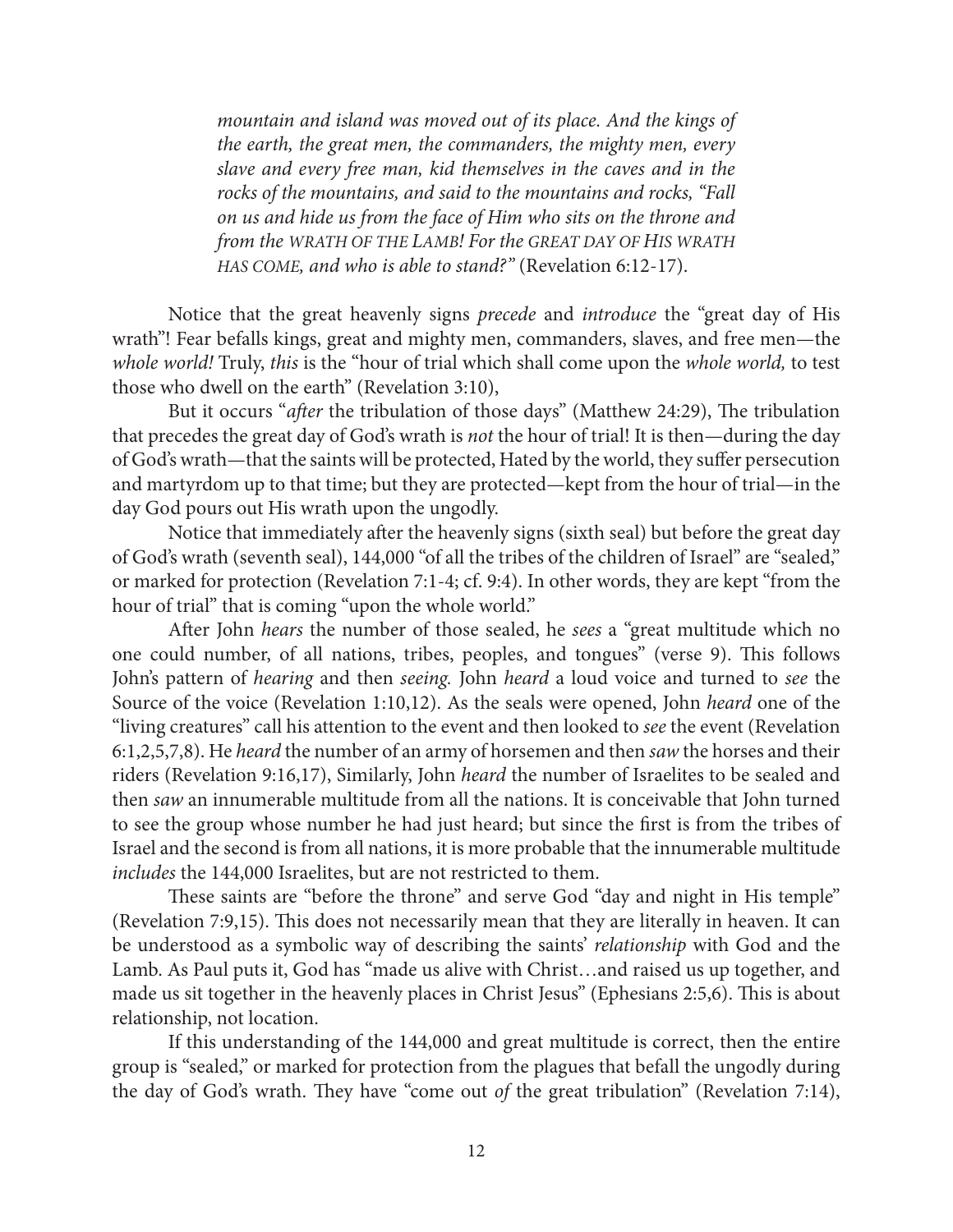which means that they must have been in it. But now, because they have "washed their robes and made them white in the blood of the Lamb" (ibid,), they are entitled to the protection promised to the Philadelphia church. If they are literally in heaven and completely removed from the place where the plagues are falling, then the command given to the "locusts" to harm "only those men who do not have the seal of God on their foreheads" (Revelation 9:4) makes little sense.

The tribulation is well underway when the hour of trial begins, and the only place in the book of Revelation that describes divine protection from that hour shows the servants of God being "sealed," or shielded from wrath, not whisked away in a secret rapture.

### **The First Resurrection**

4) Why would anyone claim that the "first resurrection" (Revelation 20:5,6) takes place in two phases? There is only one explanation: It's the only way to make a pretribulational, secret rapture fit into the text of Revelation. Since chapter 19 describes the coming of Christ in great power and glory, and the events of chapter 20 (including the first resurrection) are associated with Christ's return, pretribulationists must divide the first resurrection into two phases, the first occurring before the tribulation and the second taking place after the tribulation. That way, they can retain their pretrib rapture theory.

Why are only the martyrs—"those who had been beheaded for their witness to Jesus and for the word of God" (verse 4)—mentioned here? The answer should be clear to anyone who has read the letters to the seven churches and the exhortations to a life of patience and faith in the face of persecution. The martyrs are the representative group—the overcomers *par excellence,* They exemplify the life to which the saints are called.

Revelation 20:4-6 is designed to provide encouragement to those who find themselves under persecution and the threat of being put to death for their faith. John's purpose is not to reveal that only a special category of saints—the martyred "tribulation saints," according to the secret rapture theory—will be resurrected at this point. Rather, it is to provide encouragement to *all* the saints by reassuring them that no matter how badly they are treated by the judges and rulers of this world, ultimately "judgment [will be] committed to *them*"—the saints—and *they* "shall reign with [Christ] a thousand years."

The first resurrection is the resurrection Paul speaks of in 1 Corinthians 15:51-54:

*Behold, I tell you a mystery: We shall not all sleep, but we shall all be changed*—*in a moment, in the twinkling of an eye, at the last trumpet. For the trumpet will sound, and the dead will be raised incorruptible, and we shall be changed. For this corruptible must put on incorruption, and this mortal must put on immortality. So when this corruptible has put on incorruption, and this mortal has put on immorality, then shall be brought to pass the saying that is written: "Death is swallowed up in victory."*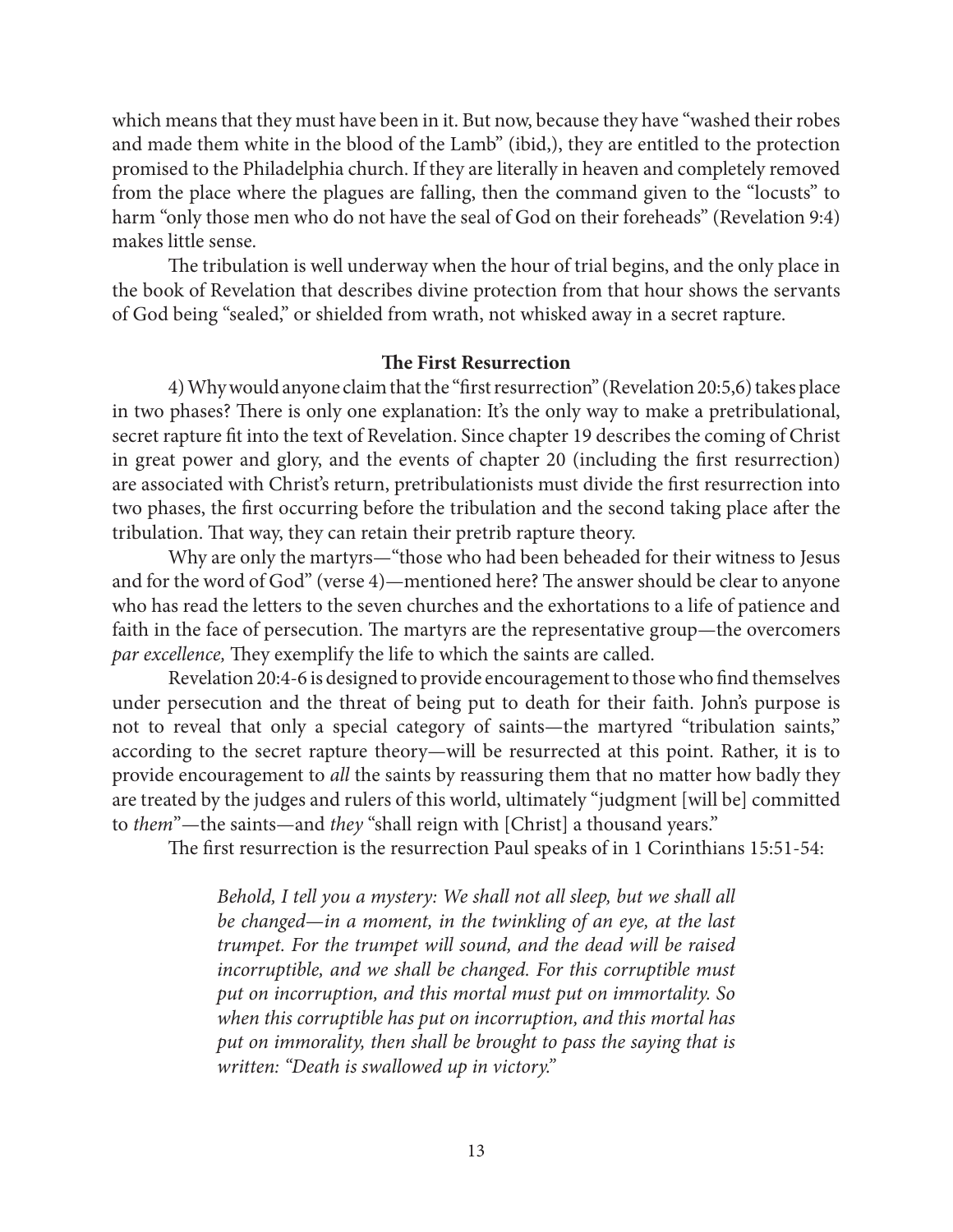#### **Wrongly Dividing the Word**

At this point, it should be clear that the secret rapture stands on shaky theological grounds. The texts so often cited as support for the theory provide no real support at all. Even pretribulationists—at least some of them—admit that the theory depends heavily on a particular system of interpretation. The system is known as *dispensationalism.* Even the wellknown author and pretribulationist Hal Lindsey admits that this method of interpretation is "absolutely essential" to resolving the question of whether the rapture occurs before, during, or after the tribulation *(The Rapture: Truth or Consequences,* Bantam Books, 1983, p, 53).

What is dispensationalism? It is a method of interpretation based on the view that the divine plan is made up of several distinct economies, or dispensations. The promises and commandments God gives to men under one dispensation do not necessarily apply to the promises and commandments He gives under another dispensation.

Generally, dispensationalists divide God's plan into seven economies, which are as follows: (1) the dispensation of innocence, which takes in the period between the creation of man and the fall; (2) the dispensation of conscience, which takes in the period between the fall and the flood; (3) the dispensation of human government, which begins in the post-flood period and ends with the confusion of languages at the tower of Babel; (4) the dispensation of Israel under promise, which begins with Abraham and ends with the giving of the law at Sinai; (5) the dispensation of Israel under law, which begins with the giving of the law and ends with Christ's death; (6) the dispensation of grace, which covers the period between Christ's death and the final tribulation; (7) the dispensation of the Millennium, which takes in the thousand-year reign of the Messiah.

No one denies that the different periods of redemptive history have distinguishing characteristics, but we should avoid making these distinctions so sharp that we fail to see the unity and smooth flow of God's unfolding plan. Dispensationalists tend to make such a sharp distinction between the "dispensation of Israel under law" and the "dispensation of grace" that they establish a radical discontinuity between Israel and the church. This is very important, for this radical distinction between Israel and the church is the foundation upon which the pretrib structure is built. If the foundation is faulty, the structure is in danger of collapsing—and dispensationalists are guilty of *wrongly* dividing the Word of truth (cf. 2 Timothy 2: 15).

According to dispensationalism, Israel's prophetic clock stopped ticking at the death of Christ, but will resume ticking seven , years before the millennial reign commences. This means that the dispensation of Israel was interrupted at the death of Christ, leaving seven years unfulfilled. The final seven years will begin when the Antichrist arrives on the scene and conclude with the visible return of Jesus Christ. The long interim between the stopping and restarting of Israel's prophetic clock is called the "great historical parenthesis." It is the "church age," or "age of grace," and was supposedly unforeseen by the prophets of old. As soon as Israel's dispensational clock starts ticking again, the church age ends. To dispensationalists, the end of the church age means the removal of the church ffom this world by way of the "secret rapture."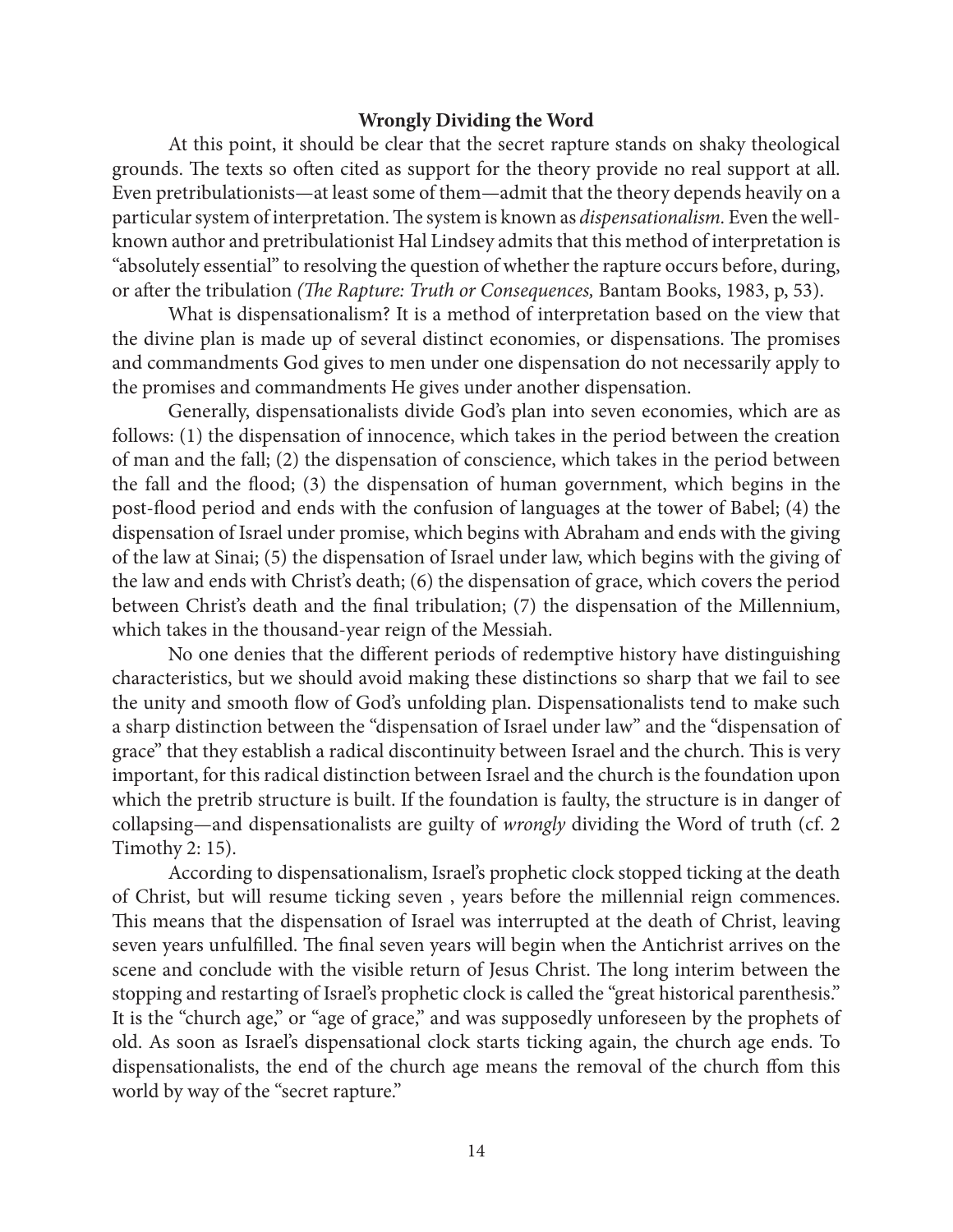The theory works only when we establish an extreme distinction between Israel and the church, and fail to recognize the continuity between God's purpose for Israel and His purpose for the church. The truth is, the New Testament applies Israel's prophecies, promises, and symbols to the church, thus demonstrating the unity of God's purpose for these two entities, and showing that God has *one* program—not two separate programs and purposes—which involves both Israel and the church.

Paul informs us that "not all Israelites truly belong to Israel" (Romans 9:6, NRSV). This means that not all the physical descendants of Abraham, Isaac, and Jacob are citizens of the true Israel. But who is the true Israel? Paul answers: "And if you are Christ's"—if you are a Christian, if you have put your faith in Christ as Savior, if the Holy Spirit resides within you—"then you are Abraham's seed, and heirs according to the promise" (Galatians 3:29).

The identity of the true Israel of God is clarified in Paul's analogy of the olive tree:

*And if some of the branches were broken off and you, being a wild olive tree, were grafted in among them, and with them became a partaker of the root and fatness of the olive tree, do not boast against the branches. But if you do boast, remember that you do not support the root, but the root supports you. You will say then, "Branches were broken off that I might be grafted in." Well said. Because of unbelief they were broken off and you stand by faith. Do not be haughty, but fear For if God did not spare the natural brunches, He may not spare you either Therefore consider the goodness and severity of God: on those who fell, severity; but toward you, goodness, if you continue in His goodness. Otherwise you also will be cut off And they also, if they do not continue in unbelief will be grafted in, for God is able to graft them in again. For if you were cut out of the olive tree which is wild by nature, and were grafted contrary to nature into a cultivated olive tree, how much more will these, who are natural branches, be grafted into their own olive tree?* (Romans 11:17-24).

In this analogy, the cultivated olive tree is ethnic Israel. The natural branches that have been broken off are the unbelieving Israelites. The remaining branches are the believing Israelites, and the wild olive branches grafted into Israel's tree are the believing gentiles. Those broken off are no longer partakers of the root of Israel's tree, but those grafted in are now a part of the tree. The latter are now true Israelites, having been grafted into Israel's tree. The former are no longer true Israelites in that they no longer partake of the root of Israel's tree. However, this does not mean that ethnic Israelites have no more place in God's redemptive purpose. Indeed, they do! When they recognize the Messiah promised in their Scriptures, and turn to God in repentance and faith, He is able to graft them into their own tree, thus making them members of the true Israel of God.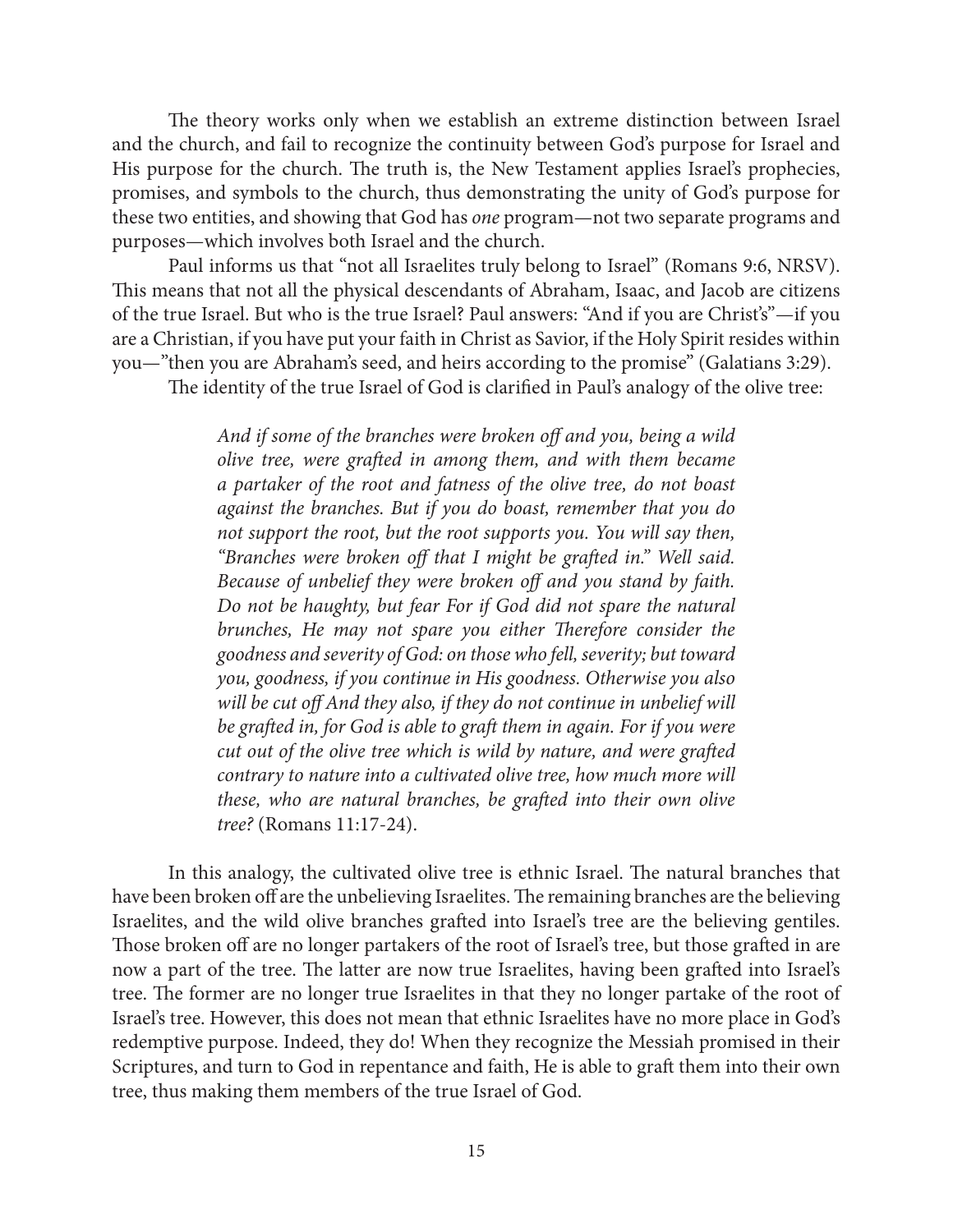The true Israel of God, then, is made up of all—both Jews and gentiles—who put their trust in the Messiah promised and sent to Israel. Membership in this body is not based on national boundaries or Old Covenant signs (such as circumcision), but on a lifetransforming faith in God and His provisions for redemption. This is what Paul has in mind when he writes, "Neither circumcision nor uncircumcision means anything; what counts is a new creation. Peace and mercy to all who follow this rule, even to the Israel of God" (Galatians 6:15,16, NIV).

#### **In Conclusion**

If you have carefully analyzed the texts cited above, comparing them with arguments for pretribulationism, then you should be able to see that the so-called "secret rapture" has no solid biblical support. It rests upon the faulty foundation of dispensationalism; it requires its adherents to read two comings (separated by several years) into the Olivet prophecy; it calls for a strained interpretation of Paul's descriptions of the Second Coming in his epistles to the Thessalonians; it redefines the saints of the book of Revelation and misses the real purpose of the book; and it adopts the dubious notion that its relatively late "discovery" was really a recovery of a longlost prophetic truth.

Make no mistake! The Bible *definitely* speaks of a time when the people of God will be "caught up"—*raptured,* if you will—but that event will not take place *before* the prophesied tribulation. But let's not fall into the trap of assuming that we know all there is to know about the events of the end-time. Rather, let's simply *obey* the instructions of our Savior.

"Keep awake therefore," Jesus Christ says, "for you do not know on what day your Lord is coming. But understand this: if the owner of the house had known in what part of the night the thief was coming, he would have stayed awake and would not have let his house be broken into. Therefore you also must be ready, for the Son of Man is coming at an unexpected hour" (Matthew 24:42-44, NRSV).

We "keep awake" by keeping our minds on the things of God, by prayer, Bible study, and Christian fellowship, *not* by constructing fantastic and elaborate theories about the end-time and then making daily news reports fit our theories. (Remember the sensational Y2K predictions?) No, we keep awake—or "watch," if you will—by doing precisely what the apostle Paul admonishes in Ephesians 6:11-18. Read it carefully—and prayerfully:

> *Put on the full armor of God so that you can take your stand against the devil's schemes. For our struggle is not against flesh and blood, but against the rulers, against the authorities, against the powers of this dark world and against the spiritual forces of evil in the heavenly realms. Therefore put on the full armor of God, so that when the day of evil comes, you nay be able to stand your ground, and after you have done everything, to stand. Stand firm then, with the belt of truth buckled around your waist, with the breastplate of righteousness in place, and with your feet fitted with the readiness*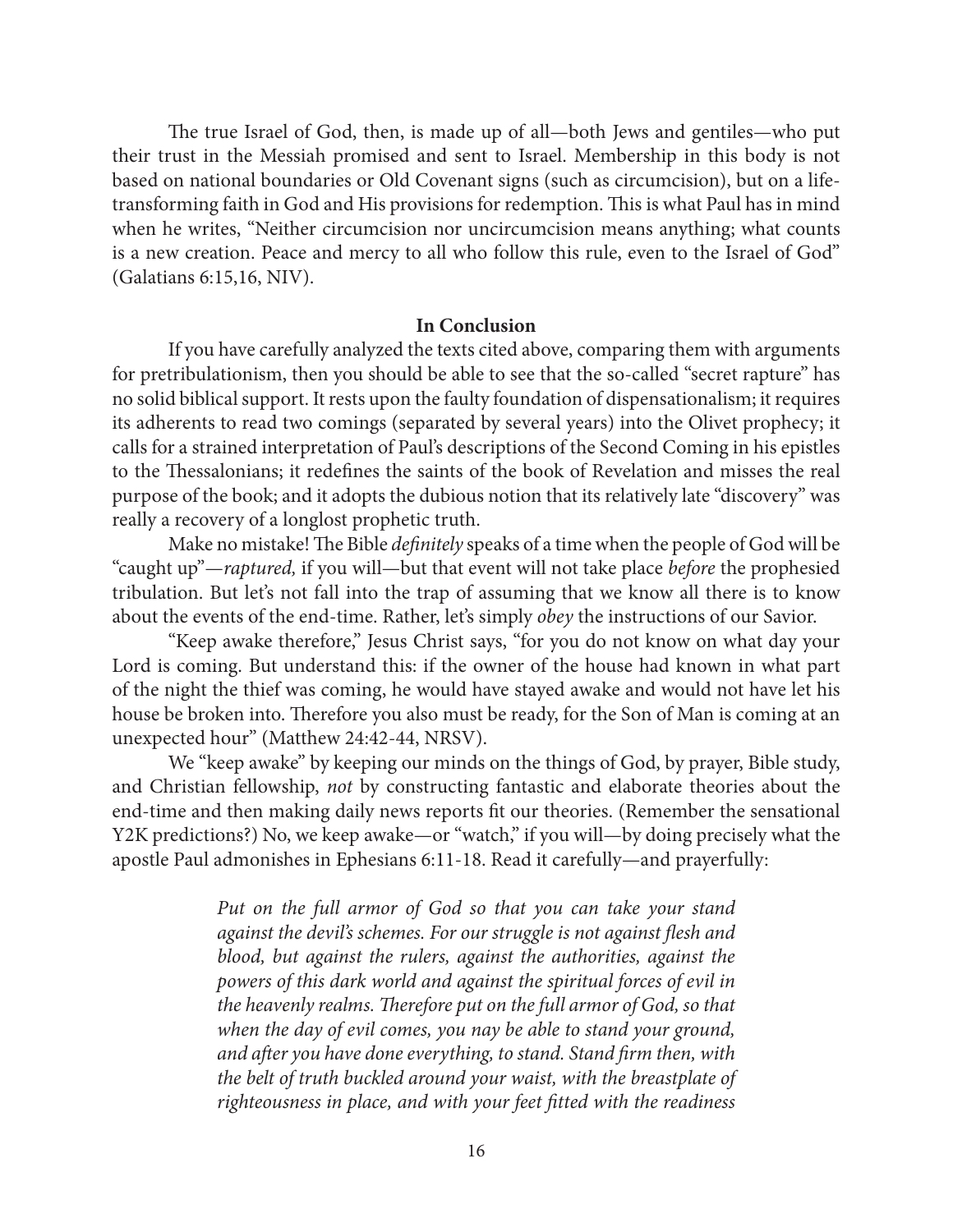*that comes from the gospel of peace. In addition to* t *all this, take tip the shield of faith, with which you can extinguish all the flaming arrows of the evil one. Take the helmet of salvation and the sword of the Spirit, which is the word of God. And pray in the Spirit on all occasions with all kinds of prayers and requests. With this in mind, be alert and always keep on praying for all the saints* (NIV).

All Scriptural quotations taken from NKJV except as noted. Author: Vance Stinson.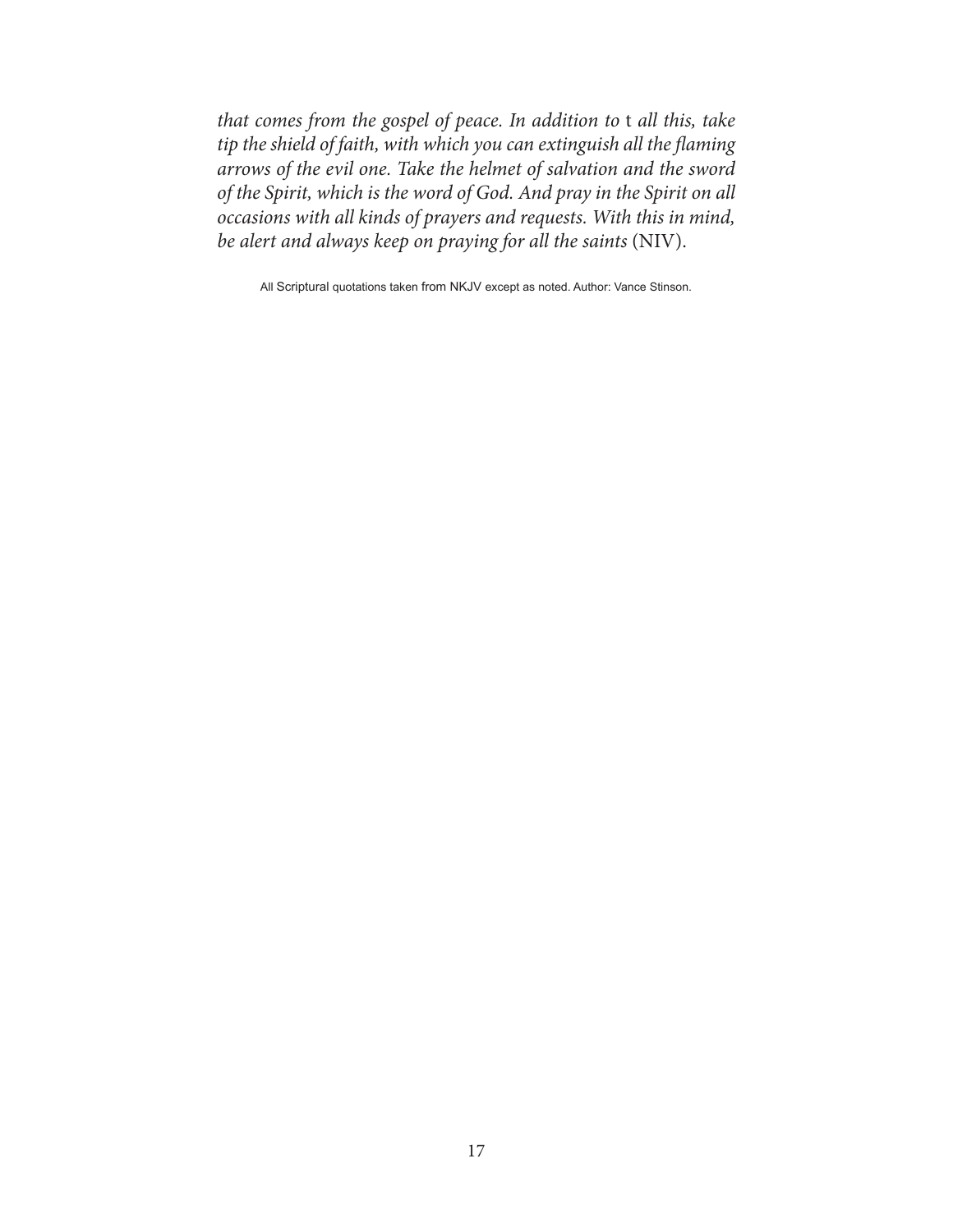# **About the Church of God International**

*This literature is published by the Church of God International, based in Tyler, Texas. Incorporated in 1978, the CGI has ministers and congregations scattered throughout the United States and Canada. We also have churches in Jamaica, the Philippines, and Australia.* 

*The CGI's mission is to preach the gospel of Jesus Christ throughout the world (Matthew 28:19). We are blessed with four basic tools to accomplish this:* 

- *1. Personal and local church evangelism.*
- *2. Television and radio broadcasting.*
- *3. Booklets, brochures, and study tapes.*
- *4. The Internet.*

# **How You Can Help**

*All our materials and services are offered to the public free of charge. Many naturally ask us how we can afford to send out thousands of booklets and study tapes each month. The answer is simple.* 

*On a regular basis, prayerful friends and members of the Church of God International voluntarily support us with tithes and offerings to further the advancement of the gospel to the world. No financial obligation is ever demanded, but if you are moved to support this work of God, donations are gratefully accepted at the addresses listed. (Contributions in the United States and Canada are tax deductible.) Giving to and through us is an effective way for people like you to help spread the gospel of Jesus Christ.*